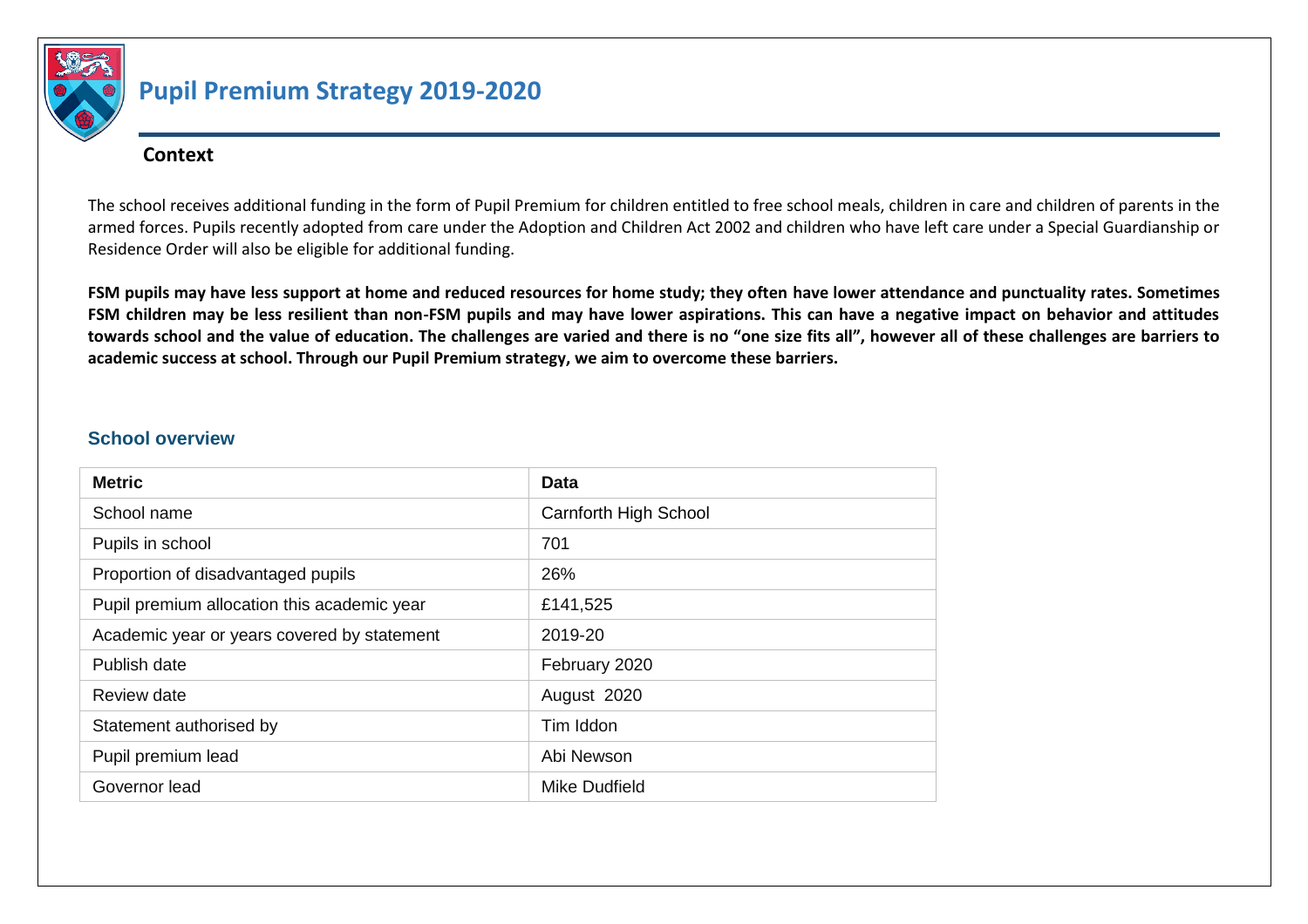### **Disadvantaged pupil performance overview for last academic year (24 Pupils)**

| Measure                                     | <b>CHS</b> | National non-disadvantaged |
|---------------------------------------------|------------|----------------------------|
| Progress 8                                  | $-0.41$    | 0.13                       |
| Ebacc entry                                 | 8%         | 45%                        |
| Attainment 8                                | 37.5       | 50.3                       |
| Percentage of Grade 5+ in English and maths | 13%        | 50%                        |

### **Strategy aims for disadvantaged pupils (27 pupils)**

| Aim                                            | <b>Target</b>                                                                             | <b>Target date</b> |
|------------------------------------------------|-------------------------------------------------------------------------------------------|--------------------|
| Progress 8                                     | Achieve top quintile for progress made by disadvantaged<br>pupils amongst similar schools | August 2020        |
| Attainment 8                                   | Achieve top quintile for attainment of disadvantaged pupils<br>amongst similar schools    | August 2020        |
| Percentage of Grade 5+ in<br>English and maths | Achieve average English and maths 5+ scores for similar<br>schools                        | August 2020        |
| Other                                          | Improve attendance to national average for similar schools                                | August 2020        |
| Ebacc entry                                    | 38%                                                                                       | August 2020        |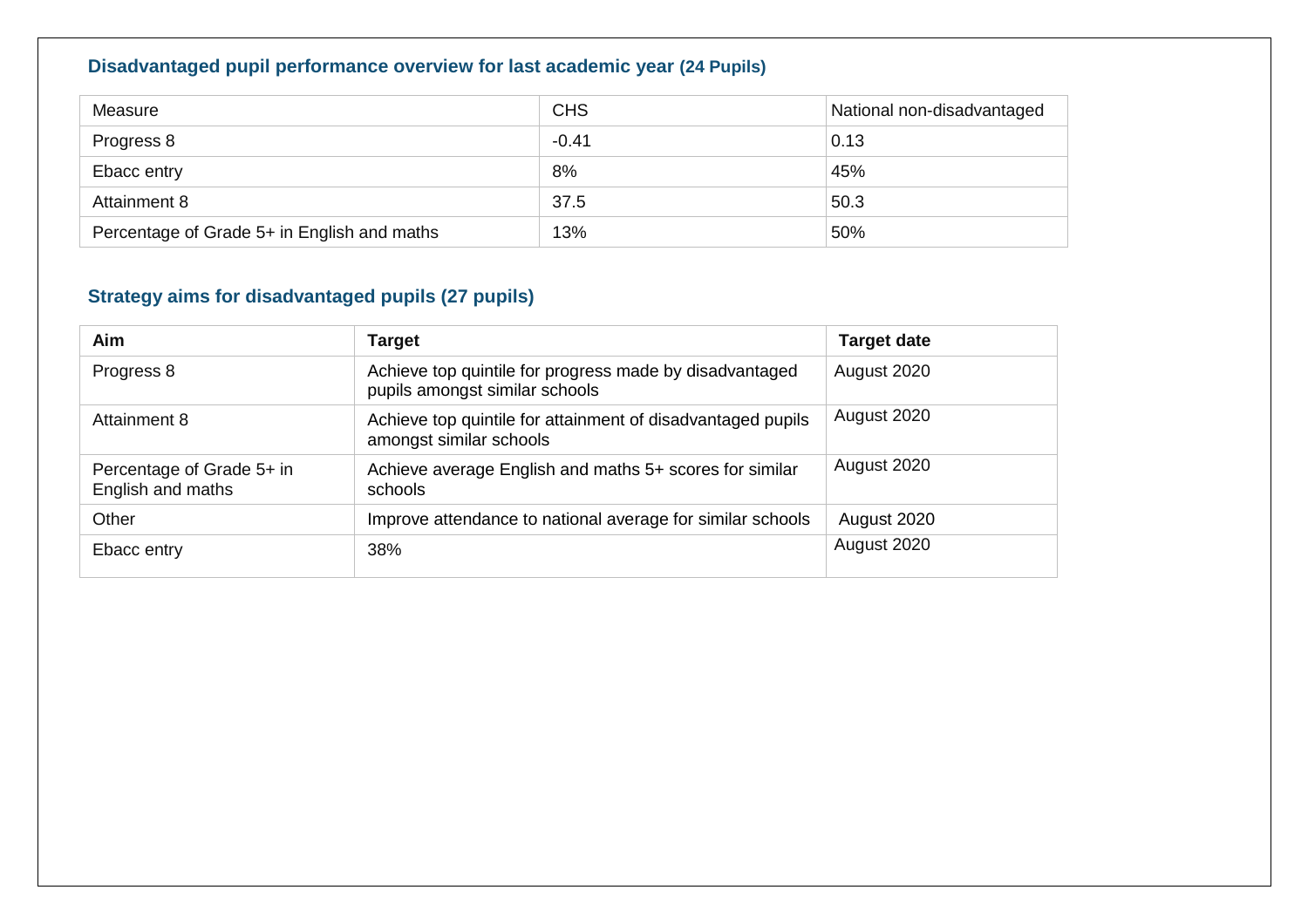

## **Teaching priorities for current academic year**

| <b>Measure</b>                                   | <b>Activity</b>                                                                                                                                                 |
|--------------------------------------------------|-----------------------------------------------------------------------------------------------------------------------------------------------------------------|
| Priority 1                                       | Implement and embed new Schemes of Learning and learning routines in<br>Maths                                                                                   |
| Priority 2                                       | Improved exam preparation through exam packs and IXL software for<br>Year 11                                                                                    |
| Barriers to learning these priorities<br>address | Logically planned, coherent and well-resourced curriculum to motivate<br>learners and to ensure disadvantaged pupils are prepared thoroughly for<br>GCSE exams. |
| Projected spending                               | £15,000                                                                                                                                                         |

### **Targeted academic support for current academic year**

| <b>Measure</b>                                   | <b>Activity</b>                                                                                  |
|--------------------------------------------------|--------------------------------------------------------------------------------------------------|
| Priority 1                                       | Provision of learning assistants to support classroom and individual work<br>for all year groups |
| Priority 2                                       | Provision of one-to-one tutors for disadvantaged KS4 pupils to support<br><b>GCSE</b> studies    |
| Barriers to learning these priorities<br>address | To close attainment gaps and to ensure adequate GCSE preparation for<br>disadvantaged pupils.    |
| Projected spending                               | £69,988                                                                                          |

#### **Wider strategies for current academic year**

| <b>Measure</b>    | <b>Activity</b>                                                         |  |
|-------------------|-------------------------------------------------------------------------|--|
| <b>Priority 1</b> | Pupil Passport of £500 for each PP pupil to spend on visits             |  |
| Priority 2        | Improve attendance of disadvantaged pupils                              |  |
| Priority 3        | Raise aspirations and secure a post 16 pathway for disadvantaged pupils |  |
| Priority 4        | Counsellor appointments to improve mental and emotional wellbeing.      |  |